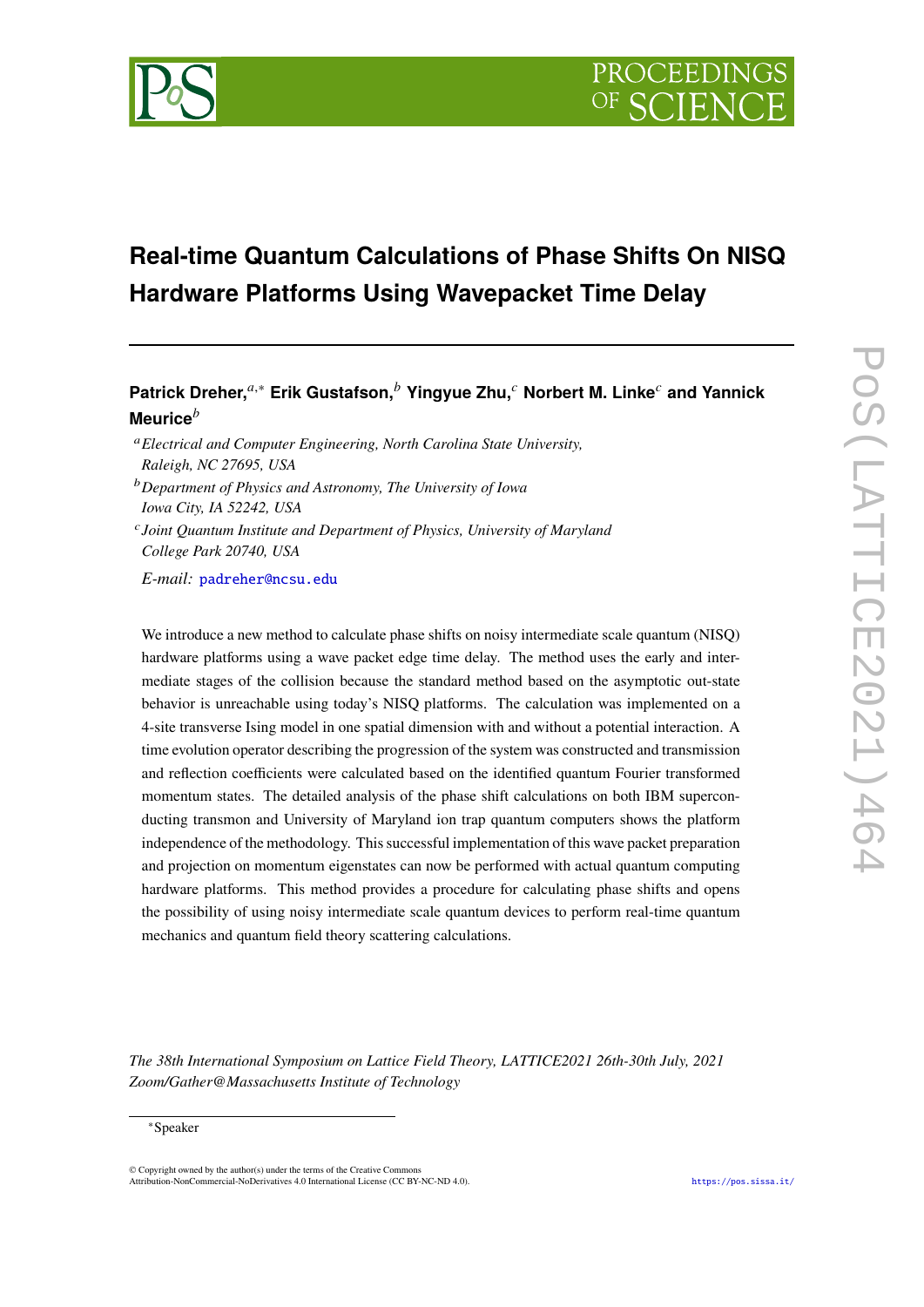# **1. Introduction**

Within high-energy and nuclear physics communities, there is a long term goal to develop quantum computing methods that can perform real-time evolution of an observable using the theory of strong interactions. Lattice quantum chromodynamics (QCD) is an ab-initio, ultraviolet complete formulation of this theory that has been very successful in describing the static properties of hadrons and nuclei <sup>[1](#page-1-0)</sup> using importance sampling methods in Euclidean time. However, such lattice QCD calculations are not effective when dealing with the rapid oscillations of real-time unitary operators acting on large Hilbert spaces.

The ability to perform real-time simulations of quantum field theories would represent a major step forward in applying lattice field theory methods to physics scattering problems, ab-initio jet physics and implementation of strategies to address related question of parton distributions [\[2,](#page-8-0) [3\]](#page-8-1). Appplying real-time methodologies toward computations in quantum gravity [\[4\]](#page-8-2) would also have a large potential impact.

Quantum computers offer new approaches to various sign problems and in recent years the idea of simulating quantum field theory with quantum computers has gained considerable interest [\[5\]](#page-8-3). However, today's noisy intermediate scale quantum (NISQ) machines are extremely limited in the size and capability to perform such computations.

An important first step toward these long-term lattice QCD goals will be to demonstrate the ability to design and implement algorithms that can model phase shifts in the scattering process that represent the total change of phase due to interactions using actual NISQ based hardware platforms. Starting from the traditional approach to quantum mechanical scattering found in standard textbooks, the phase shifts and scattering amplitudes are estimated from asymptotic data long after the collision processes have occurred. Significant progress has been made in calculating them from finite-volume spectroscopy using lattice QCD at Euclidean time  $[6-11]$  $[6-11]$ . Because the current shortcomings of these NISQ hardware platforms have limited coherence time or gate-depth, these constraints preclude using the traditional scattering approach with the quantum computing hardware platforms.

A promising new approach to exploring scattering phase shifts with today's quantum computing hardware can be implemented if we can compute the real-time evolution "in the middle of the collision process" rather than the for asymptotic states long after the collision. For this purpose, we developed a method based on Wigner time-shift formula for the derivative of the phase shift with respect to the energy.

As a first step we implemented these ideas on the quantum Ising model (QIM). Real time evolution involving a limited number of sites for the QIM has already been attempted using a few qubits on gate based quantum computers  $[12-25]$  $[12-25]$ , as well as developments in progress for more complicated models [\[26–](#page-9-1)[40\]](#page-10-0). For processes involving a few Trotter steps, error-mitigation methods such as zero-point extrapolation [\[41\]](#page-10-1), written for a generic noise that can be intentionally increased in order to attempt an extrapolation to zero noise, have been applied successfully [\[30,](#page-10-2) [42,](#page-11-0) [43\]](#page-11-1). It has been shown [\[15\]](#page-9-2) that by modelling four qubits on an IBM Q quantum computing hardware platform these mitigation methods together with using significantly larger Trotter steps [\[14,](#page-9-3) [44,](#page-11-2) [45\]](#page-11-3) provide

<span id="page-1-0"></span><sup>&</sup>lt;sup>1</sup>See review 17 of the PDG [\[1\]](#page-8-7).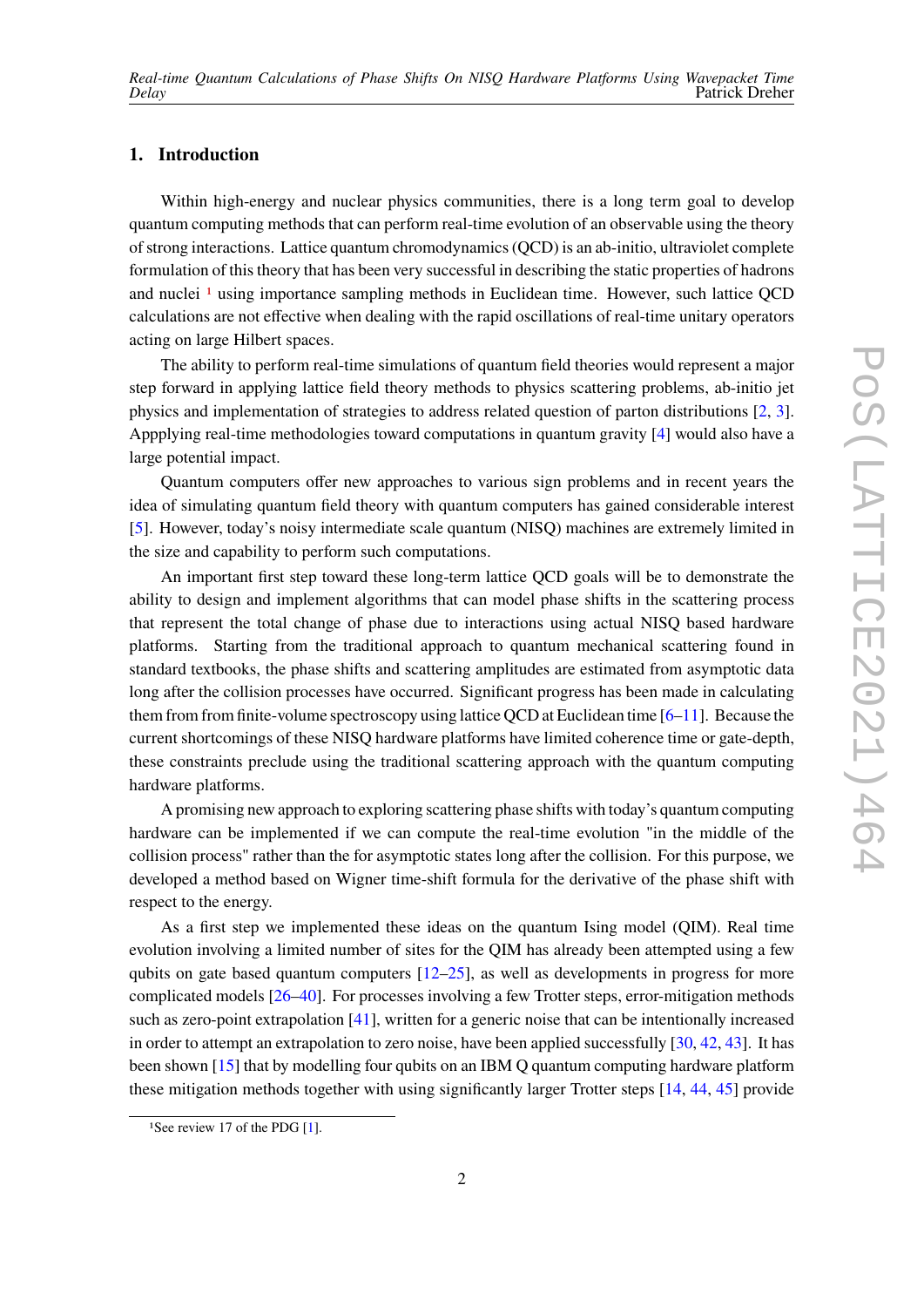a reasonable extrapolation for times of the order of the approximate periodicity of the problems considered.

We report that these recently developed methods can be used for state-of-the-art NISO devices to prepare and evolve suitable wave packets for the QIM. Quantum computing algorithms are designed based on preparation of an initial state, then a real-time evolution of that state and finally a measurement of the probability for a particular final state.

In order optimize this algorithmic design under the constrained NISQ hardware resources available, we introduce the quantum Ising model with an extra interaction and its Hilbert space and focus on the reduced problem of a particle coming from the left, rebounding on a wall and returning to the left. We show that it is possible to project the wave-function in the early stages of a collision process onto momentum states and to pinpoint a time  $t^{\star}$  corresponding to the middle of the collision with the wall. This time can be estimated by computing the time when the probability for the approximate momentum of the initial wavepacket and its opposite are equal. In practice, this can be done by introducing a normalized probability  $R_-(t)$  for the reflection, defined later in Eq. [\(9\)](#page-3-0) and which takes the value 0.5 at  $t^*$ . By introducing an extra interaction close to the wall, we obtain a time delay  $\Delta t^*$  illustrated in Fig. [1.](#page-2-0) We show that  $\Delta t^*$  is half of the time delay  $\Delta t_W$ invoked in Wigner formula [\[46\]](#page-11-4), provided in Eq. [\(6\)](#page-3-1), to estimate the derivative of the phase shift with respect to the momentum.



<span id="page-2-0"></span>**Figure 1:** Illustration of the measurement of the time delay between the free and interacting wave packets. The normalized reflection probability  $R_-(t)$  is defined in Eq. [\(9\)](#page-3-0). From [\[47\]](#page-11-5)

We can extract the phase shift by comparing the cases with and without an external potential and show that it is possible to extend the computations to the case of the quantum field theory formulations [\[14\]](#page-9-3). The QFT formulation requires more qubits but is guaranteed to scale efficiently for larger volumes. More specifically, it can shown [\[48\]](#page-11-6) that for finite range interactions involving only nearest neighbor degrees of freedom, the computing time scales like the size of the system.

We have implemented this approach on both IBM superconducting transmon machines and a trapped ion system operating at the University of Maryland [\[49\]](#page-11-7). We present our results for the real time phase shifts measurements obtained using both hardware platforms.

#### **2. Model for Real-time Phase shift Calculation**

In this section and the next section, we follow closely Ref. [\[47\]](#page-11-5) where we considered the transverse-field Ising model in one spatial dimension with a potential,

<span id="page-2-1"></span>
$$
\hat{H} = -J \sum_{i=1}^{N-1} \hat{\sigma}_i^x \hat{\sigma}_{i+1}^x - h_T \sum_{i=1}^N \hat{\sigma}_i^z + \hat{V}
$$
\n(1)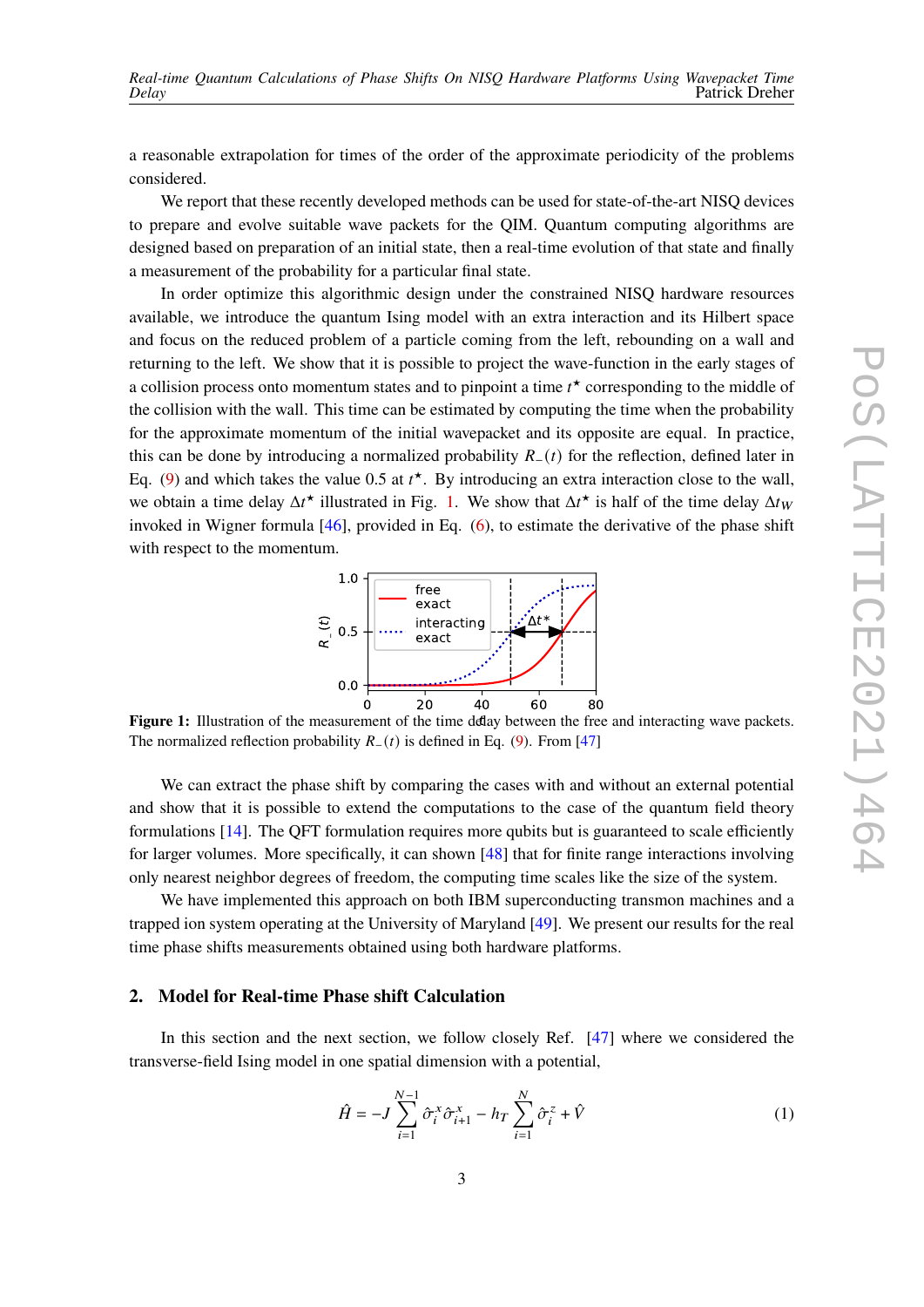The on-site energy  $h_T$  is often called a transverse magnetic field and the ferromagnetic nearestneighbor interaction J is responsible for particle hopping, creation and annihilation. Without  $\hat{V}$ , this model is very well understood  $[50, 51]$  $[50, 51]$  $[50, 51]$  and discussed for NISQ devices  $[12-15]$  $[12-15]$ .

If we consider the case where  $J \ll h_T$  the model separates into energy bands corresponding to particle number because the energy bands mix at  $O(J^2)$  in perturbation theory. This significantly reduces the size of the Hilbert space and allows analytic calculations [\[14\]](#page-9-3). In ref. [\[47\]](#page-11-5), a non trivial interaction which generates a phase shift (in the quantum mechanics limit), has the form

$$
\hat{V} = \frac{U}{2} (1 - \hat{\sigma}_N^z). \tag{2}
$$

This choice of potential allows for non-trivial scattering of a particle off of an external potential. This discrete Schrödinger equation obtained in the limit of small J, with  $U = 0$ , and no boundaries admits plane wave solutions  $e^{\pm i kx}$  with energy

$$
E(k) = 2J(1 - \cos(k)).
$$
 (3)

Imposing the boundary conditions  $\psi(N + 1) = 0$  provides the following expression for the phase shift,

<span id="page-3-2"></span>
$$
e^{i2\delta(k)} = e^{-i2k} \frac{U + Je^{ik}}{U + Je^{-ik}},\tag{4}
$$

Quantum simulations need to be carried out in finite volume. By imposing  $\psi(0) = 0$ , we obtain a Luscher formula

$$
\delta(k) = -k(N+1) \bmod \pi,\tag{5}
$$

which introduces a restriction on the momenta. The restriction to a finite number of sites implies a N-dependence.

It was shown in  $[46]$  that

<span id="page-3-1"></span>
$$
\Delta t_W = 2\delta'(k)/(\partial E/\partial k),\tag{6}
$$

where  $\partial E/\partial k$  is the group velocity, which in our case is 2J sin(k). Substitution of  $\delta(k)$  from Eq. [\(4\)](#page-3-2) into Eq. [\(6\)](#page-3-1) yields the time delay,

$$
\Delta t_W = (-1 + J \frac{U \cos(k) + J}{U^2 + J^2 + 2JU \cos(k)}) / J \sin(k). \tag{7}
$$

In order to measure the time delay  $\Delta t_W$  from the first half of the scattering process, we need to measure the occupation probability in the desired momentum states  $|\pm k\rangle$ ,

$$
P_{\pm}(t) \equiv |\langle \pm k | \psi(t) \rangle|^2, \tag{8}
$$

normalized in the following way

<span id="page-3-0"></span>
$$
R_{\pm}(t) \equiv \frac{P_{\pm}(t)}{P_{+}(t) + P_{-}(t)}
$$
(9)

which immediately satisfy

$$
R_{+} + R_{-} = 1. \tag{10}
$$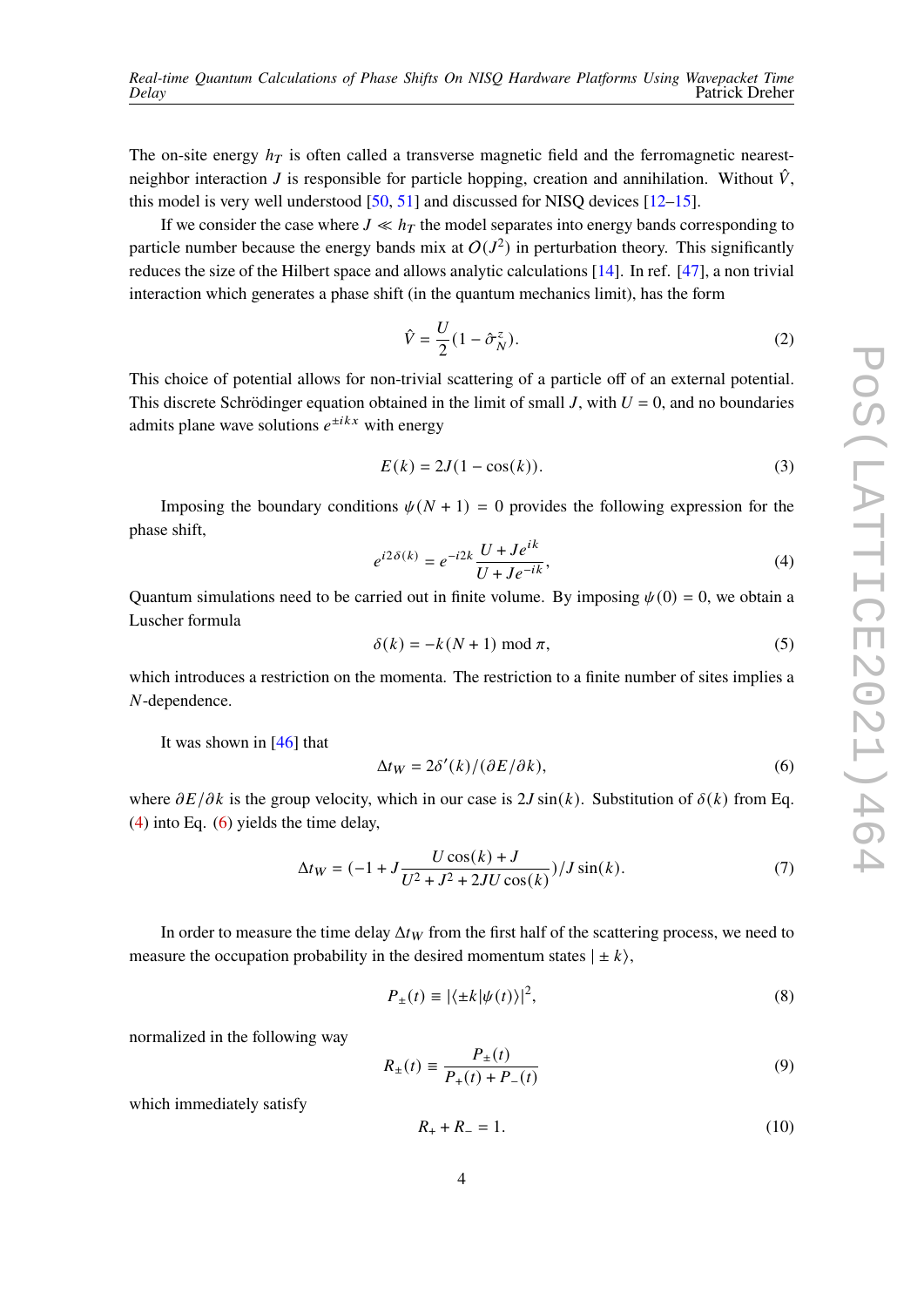We define the time,  $t^*$ , when  $R_+(t) = R_-(t)$ . We then compare the values of  $t^*$  including and excluding the potential and call these times  $t^*_{free}$  and  $t^*_{int}$  respectively. Twice the difference between these two times is the Wigner time delay,

$$
\Delta t^{\star} = t_{int.}^{*} - t_{free}^{*} = \frac{\Delta t_W}{2}
$$
 (11)

The details confirming these statements are elaborated in [\[47\]](#page-11-5).

### **3. Explicit Calculation**

The effective Hamiltonian for  $N = 4$  is

<span id="page-4-1"></span>
$$
\hat{H}_{eff} = \begin{pmatrix}\n0 & -J & 0 & 0 \\
-J & 0 & -J & 0 \\
0 & -J & 0 & -J \\
0 & 0 & -J & U\n\end{pmatrix}.
$$
\n(12)

This reduces effective Hamiltonian reduces the Hilbert space from  $2<sup>4</sup>$  states to 4 states with the following remapping:

$$
|1000\rangle \rightarrow |00\rangle, |0100\rangle \rightarrow |01\rangle, |0010\rangle \rightarrow |10\rangle, \text{ and } |0001\rangle \rightarrow |11\rangle. \tag{13}
$$

This is visually depicted in in Fig. [2.](#page-4-0) The Hamiltonian in Eq.  $(12)$  can now be written as

$$
\hat{H}_{eff} = -J\sigma_{II}^x - \frac{J}{2} \left( \sigma_I^x \sigma_{II}^x + \sigma_I^y \sigma_{II}^y \right) + \frac{U}{4} (1 - \hat{\sigma}_I^z)(1 - \hat{\sigma}_{II}^z). \tag{14}
$$

The subscripted roman numerals are used to indicate the use of our two-qubit decomposition.

For our simulations we set  $J = 0.02$  and  $U = 0.03$  and use the initial state that has some spacial localization

$$
|\psi\rangle = \frac{1}{\sqrt{2}} (|01\rangle + i|10\rangle).
$$
 (15)

<span id="page-4-0"></span>This state has significant overlap with the  $k = \pi/2$  momentum state.



**Figure 2:** In this figure the qubit states rare represented by black dashes, the potential for the interacting case is in blue, the non-interacting case is in dark red, and the initial wave packet is in light red. From [\[47\]](#page-11-5)

The following circuit constructs the wave packet with all qubits initialized in the  $|0\rangle$  state.

$$
U_{\text{state prep}} = \frac{X}{X \left(16\right)} \left[ \frac{X}{X \left(-\frac{3\pi}{2}\right)} \right] \tag{16}
$$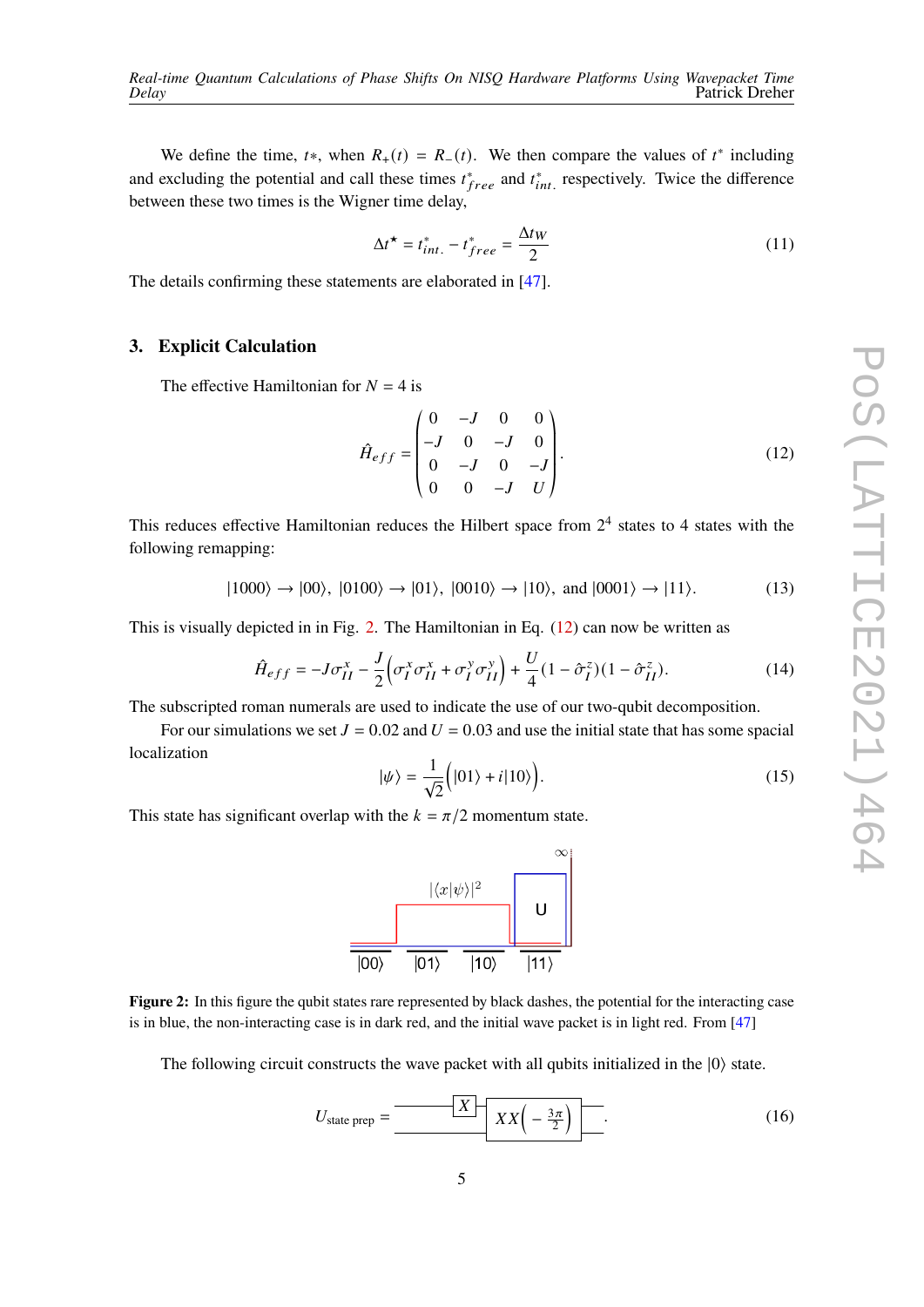The time evolution operator is given by

$$
U_{\text{Tr}}(\rho,\theta) = \frac{\left| R_x(2\rho) \right|}{\left| XX(\rho) \right|} XY(\rho) \left| \frac{\partial}{\partial R_{\phi}(\theta)} \right|} \tag{17}
$$

where  $\rho = J \delta t$ ,  $\theta = U \delta t$ , and  $\delta t = 12.5$ . We use standard notations [\[52\]](#page-11-10) for the gates,

$$
XX(\rho) = e^{-i\rho XX/2}, \, YY(\rho) = e^{-i\rho YY/2}, \text{ and } R_X(\rho) = e^{-i\rho X/2}.
$$
 (18)

The very slow growth of the one-step error for large  $\delta t$  [\[44,](#page-11-2) [45\]](#page-11-3) allows us to reach  $t = 75$  with only six Trotter steps [\[15\]](#page-9-2).

A quantum Fourier transform (QFTr) on these two qubits takes this state into momentum space:

$$
U_{QFTr} = \frac{R_{\phi}(\pi/2)}{|H|} \tag{19}
$$

After applying the QFTr, the qubit states  $|10\rangle$  and  $|11\rangle$  correspond to the momentum states  $|k\rangle$  and  $|-k\rangle$  respectively, with  $k = \pi/2$ .

We fit the data to the following deformed sigmoid

$$
R_{-}(t) \simeq A/(1 + \exp\left(-\left(\frac{t - \tilde{t}^{\star}}{w}\right)\right)),\tag{20}
$$

where w describes the width of the transition region and  $\tilde{t}^{\star}$  is related to  $t^{\star}$  via,

$$
t^* = \tilde{t}^* - w \ln(2A - 1),\tag{21}
$$

where w and  $\tilde{t}^*$  are fit parameters. Due to systematic effects from the quantum computer for the interacting simulation we set  $A$  equal to the last data point, which is then excluded from the fit. For the free case, the damping occurs at later time and we set  $A = 1$  and fit the standard sigmoid with the six data points.

The simulations for the full field theory follow a similar path. We prepare the initial state,

$$
|\psi_i\rangle = \frac{1}{\sqrt{2}} \Bigg( |0100\rangle + i|0010\rangle \Bigg). \tag{22}
$$

The Trotterization involves the natural Ising gate  $e^{-iJ\delta\hat{X}\hat{X}}$  and  $e^{-i\theta\hat{Z}}$ . The Fourier transform can be implemented using circuit presented in [\[53\]](#page-11-11) which can be implemented with circuit depth  $O(n \log(n)).$ 

The data for  $R_-(t)$  obtained from both hardware platforms including the fits is shown in Fig [3](#page-7-0) (left) for the effective Hamiltonian and Fig. [3](#page-7-0) (right) for the full field theory Hamiltonian. The numerical values for  $\Delta t^*$  are provided in Table [1.](#page-6-0) The Trotter-exact and continuous-time estimates have assumed errors on par with the statistical errors from the quantum simulations,

$$
\delta R_{-}(t) = \sqrt{R_{-}(t) - (R_{-}(t))^{2}} / \sqrt{N_{shots}},
$$
\n(23)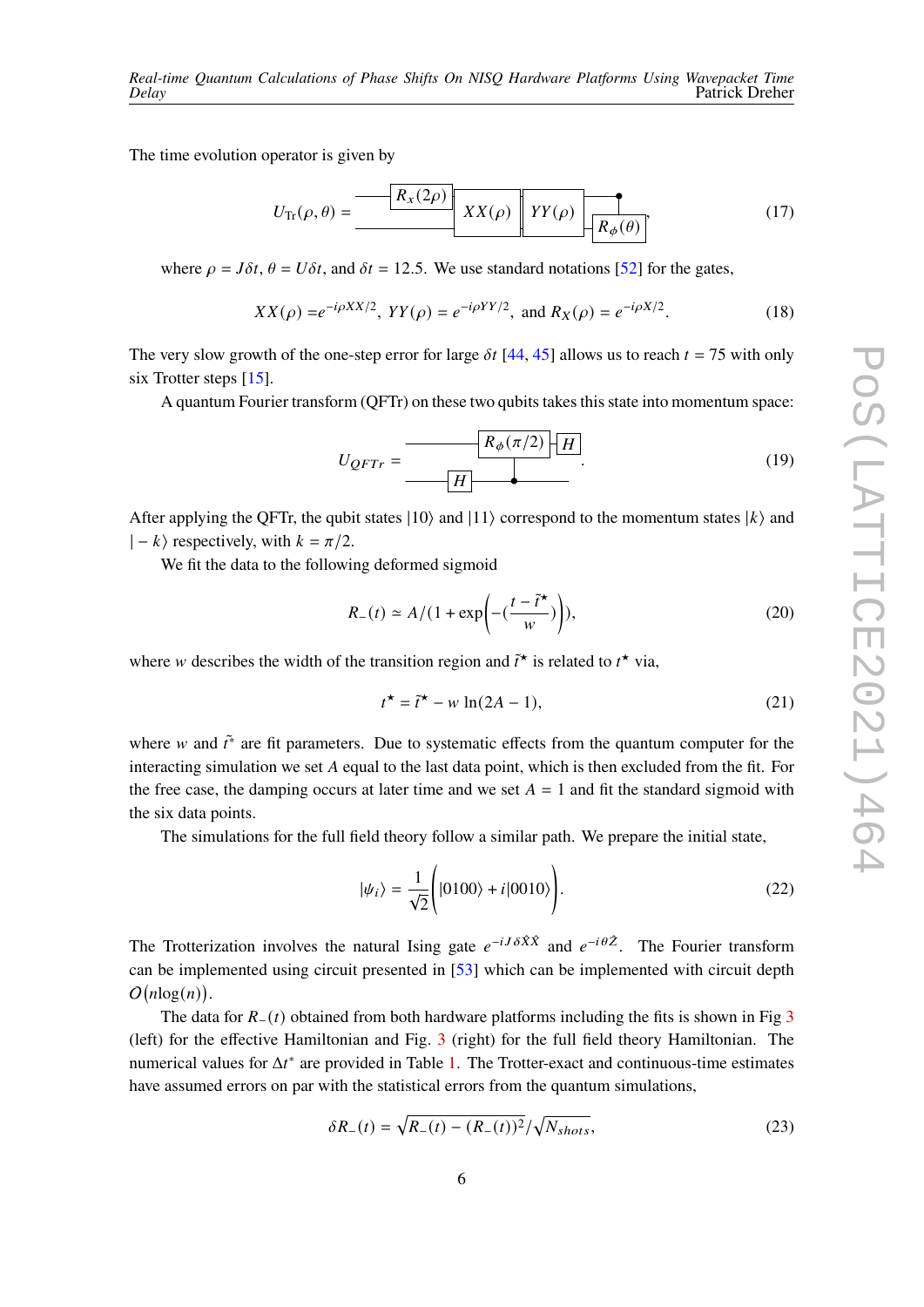| Type   | Continuous | Trotter-exact | Trapped ions | <b>IBM</b> |
|--------|------------|---------------|--------------|------------|
| Q.M.   | $-17.5(1)$ | $-13.7(9)$    | $-26(2)$     | $-21(2)$   |
| Q.F.T. | $-17(1)$   | $-14.3(9)$    | $-14(2)$     | $-15(2)$   |

<span id="page-6-0"></span>**Table 1:** Results for  $\Delta t^*$  in the quantum mechanics limit (Q.M) and full field theory (Q.F.T.) from sigmoid fits of the simulated continuous and Trotter-exact evolutions as well as the experimental data from the trapped ions and IBM quantum computers.

with  $N_{shots} = 1000$ . For comparison, we give the values obtained by doing sigmoid fits of the continuous-time evolution (first column) and the Trotter steps (second column) calculated numerically at the same discrete times as the experimental data. The readout errors for the trapped ion computer were corrected by applying the state preparation and measurement correction. The readout errors were corrected on the IBM simulation using a pseudo-matrix inversion with least squares to ensure entirely physical values [\[54\]](#page-11-12). In addition the IBMQ Bogota simulation used Richardson extrapolations which take into account further systematic errors from the environment which produce larger uncertainties but a full extent of the systematic errors are very difficult to estimate.

We see that both the IBM and trapped ion estimates provide larger absolute values of  $\Delta t^*$  than the target values. This can be in part explained by the fact that the fits for the free process tend to lag below the Trotter steps for  $t > 50$  indicating a loss of coherence.

Measurements from the IBMQ Bogota machine contain both the noisy data with just readout corrections and a mitigated version obtained using methods discussed in Ref. [\[15\]](#page-9-2) and which account for some slightly negative occupations at low  $t$ . This noise mitigation involves increasing the effective error rate in the circuit by applying iterated CNOT's to increase the decoherence noise and then using a linear fit to data at different noise rates to extrapolate to a noiseless limit. The trapped ion simulations and the full field theory simulations include only readout corrections without noise mitigation due to circuit length constraints.

We see that the quantum mechanics approximation allows us to perform the QFTr and get reasonable estimates of  $\Delta t^*$ , (Table [1\)](#page-6-0). We expect to improve the accuracy of these estimates in the near future. The extension of this procedure for more than four sites requires an all-to-all connectivity and a CNOT depth increasing with the number of sites. In contrast, the field theory calculation, which is our ultimate goal, requires more qubits but remains local [\[48\]](#page-11-6) with a constant CNOT depth.

# **4. Conclusions and Next Steps**

We have developed a novel method to extract the phase shift from the real-time evolution in the early stages of the scattering process. We have demonstrated that practical implementations are possible on both IBM superconducting transmon and trapped ion hardware platforms for two simulation schemes (field theory and a quantum mechanical limit). There is clearly room for optimization and at this point, we cannot claim that our results allow a systematic comparison between the two platforms.

For the next steps, we recognize that a practical implementation of the Wigner time-shift formula for the derivative of the phase shift with respect to the energy will require that we fit a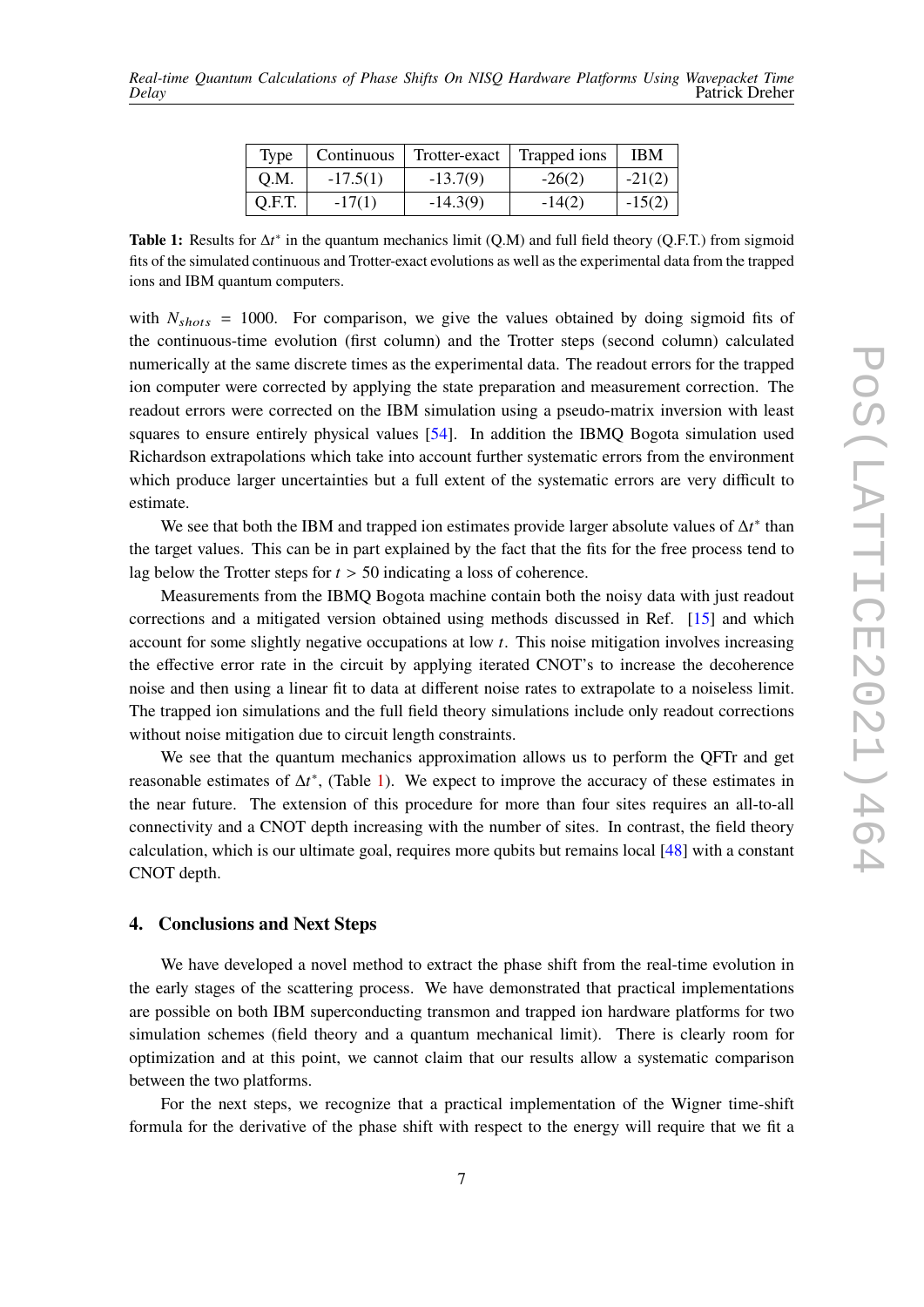<span id="page-7-0"></span>

**Figure 3:** Figure on the left shows the quantum mechanics limit for  $R_-(t)$ . Systematic errors shown for IBM mitigated results. Figure on the right shows the experimental results for  $R_-(t)$  using the full Hamiltonian of equation [1](#page-2-1) with and without the interaction term. The 4 qubit trapped ion results are shown on top in figure and the IBM results in the bottom figure. The Hamiltonians use the parameters  $J = 0.02$ ,  $h_T = 1.0$ , and  $U = 0.03$ . Statistical Errors are shown for all except for mitigated results. From [\[47\]](#page-11-5).

normalized reflection probability with a specific model. This will capture the time delay build up in the collision process when an interaction is added. When comparing NISQ data with the model, it seemed plausible that the systematic errors relative to the signal in the early and late stage are significantly larger than the statistical errors. For future work, we plan to include reliable estimates of these systematic errors. This would allow us to sharpen the accuracy of the fits of the time shifts. We also expect that the field theory calculations should be feasible for a larger number of qubits in the near future. A detailed comparison with existing real-time methods in one spatial dimension [\[55](#page-11-13)[–58\]](#page-12-0) would be of great interest. Quantum computations for quantum Ising models in two spatial dimensions could offer the possibility to reach quantum advantage.

# **Acknowledgments**

E. Gustafson and Y. Meurice were supported in part by the U.S. Department of Energy (DoE) under Award Number DE-SC0019139. They thank the members of QuLAT for suggestions and comments. They also thank Wayne Polyzou and the math physics seminar at the University of Iowa for fruitful discussions. P. Dreher was supported in part by the U.S. Department of Energy (DoE) under award DE-AC05-00OR22725. We thank North Carolina State University (NCSU) for access to the IBM Q Network quantum computing hardware platforms through the NCSU IBM Q Hub.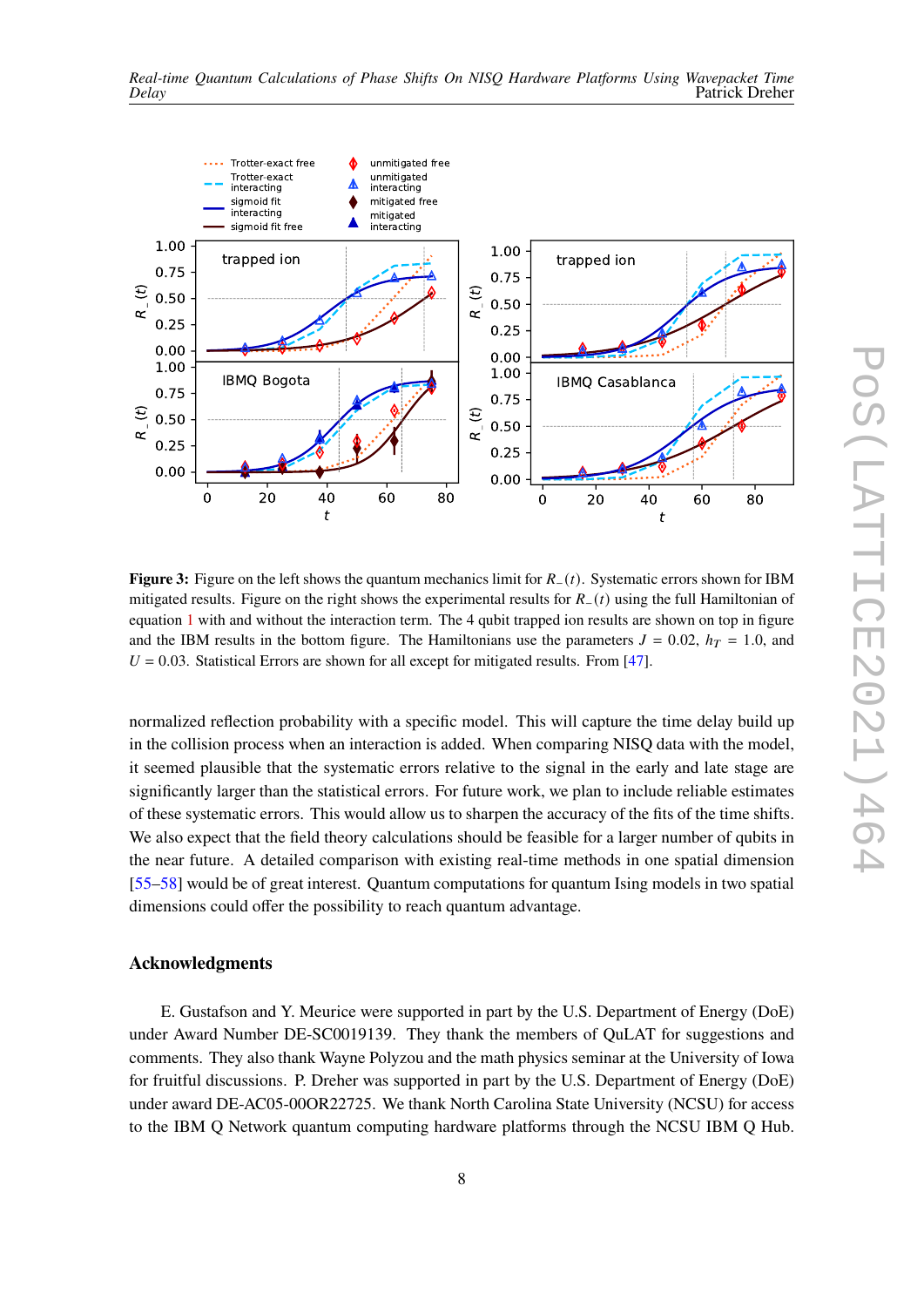N. M. Linke acknowledges support by the DoE NP Quantum Horizons program, award number DESC0021143, and the NSF grant no. PHY-1430094 to the PFC@JQI. We are extremely grateful to Alaina M. Green, Cinthia Huerta Alderete and Nhung H. Nguyen for help with trapped-ion measurements.

#### **References**

- <span id="page-8-7"></span>[1] P.D. Group, P.A. Zyla et al., Review of Particle Physics, Progress of [Theoretical](https://doi.org/10.1093/ptep/ptaa104) and [Experimental](https://doi.org/10.1093/ptep/ptaa104) Physics **2020** (2020) [[https://academic.oup.com/ptep/article-pdf/2020/8/083C01/34673722/ptaa104.pdf](https://arxiv.org/abs/https://academic.oup.com/ptep/article-pdf/2020/8/083C01/34673722/ptaa104.pdf)].
- <span id="page-8-0"></span>[2] N. Mueller, A. Tarasov and R. Venugopalan, Deeply inelastic scattering structure functions on a hybrid quantum computer, Phys. Rev. D **102** [\(2020\) 016007.](https://doi.org/10.1103/PhysRevD.102.016007)
- <span id="page-8-1"></span>[3] H. Lamm, S. Lawrence and Y. Yamauchi, Parton physics on a quantum computer, [Physical](https://doi.org/10.1103/physrevresearch.2.013272) Review [Research](https://doi.org/10.1103/physrevresearch.2.013272) **2** (2020) .
- <span id="page-8-2"></span>[4] J. Preskill, Quantum information and space-time, 2017.
- <span id="page-8-3"></span>[5] J. Preskill, Simulating quantum field theory with a quantum computer, in Proceedings of Science, Lattice Conference 2018, 2018, [https://pos.sissa.it/334/024/pdf.](https://pos.sissa.it/334/024/pdf)
- <span id="page-8-4"></span>[6] M. Lüscher, Volume dependence of the energy spectrum in massive quantum field theories, [Communications](https://doi.org/10.1007/BF01211097) in Mathematical Physics **105** (1986) 153.
- [7] R.A. Briceño, Z. Davoudi, T. Luu and M.J. Savage, Two-nucleon systems in a finite volume. II.  ${}^{3}S_{1} - {}^{3}D_{1}$  coupled channels and the deuteron, Phys. Rev. D **88** [\(2013\) 114507](https://doi.org/10.1103/PhysRevD.88.114507) [[1309.3556](https://arxiv.org/abs/1309.3556)].
- [8] R.A. Briceno, J.J. Dudek, R.G. Edwards and D.J. Wilson, Isoscalar  $\pi\pi$  scattering and the  $\sigma$  meson resonance from QCD, Phys. Rev. Lett. **118** [\(2017\)](https://doi.org/10.1103/PhysRevLett.118.022002) [022002](https://doi.org/10.1103/PhysRevLett.118.022002) [[1607.05900](https://arxiv.org/abs/1607.05900)].
- [9] R.A. Briceno, J.J. Dudek and R.D. Young, Scattering processes and resonances from lattice QCD, Rev. Mod. Phys. **90** [\(2018\) 025001](https://doi.org/10.1103/RevModPhys.90.025001) [[1706.06223](https://arxiv.org/abs/1706.06223)].
- [10] M.J. Savage, Nuclear Physics, PoS **[LATTICE2016](https://doi.org/10.22323/1.256.0021)** (2016) 021 [[1611.02078](https://arxiv.org/abs/1611.02078)].
- <span id="page-8-5"></span>[11] Z. Davoudi, The path from finite to infinite volume: Hadronic observables from lattice QCD, PoS **[LATTICE2018](https://doi.org/10.22323/1.334.0014)** (2018) 014 [[1812.11899](https://arxiv.org/abs/1812.11899)].
- <span id="page-8-6"></span>[12] A. Cervera-Lierta, Exact Ising model simulation on a quantum computer, [Quantum](https://doi.org/10.22331/q-2018-12-21-114) **2** (2018) [114.](https://doi.org/10.22331/q-2018-12-21-114)
- [13] H. Lamm and S. Lawrence, Simulation of Nonequilibrium Dynamics on a Quantum Computer, [Phys.](https://doi.org/10.1103/PhysRevLett.121.170501) Rev. Lett. **121** [\(2018\) 170501](https://doi.org/10.1103/PhysRevLett.121.170501) [[1806.06649](https://arxiv.org/abs/1806.06649)].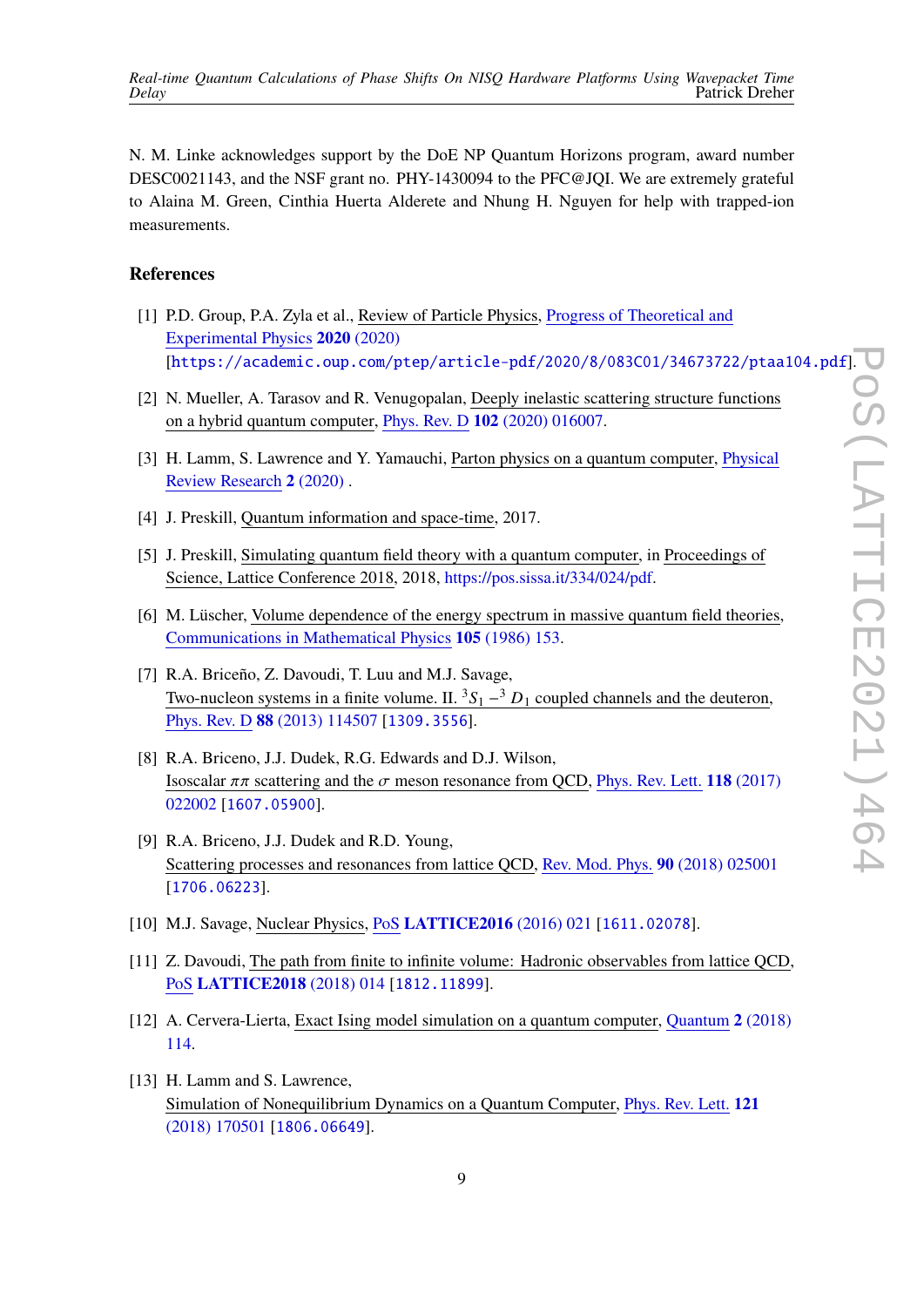- <span id="page-9-3"></span>[14] E. Gustafson, Y. Meurice and J. Unmuth-Yockey, Quantum simulation of scattering in the quantum ising model, [Physical](https://doi.org/10.1103/PhysRevD.99.094503) Review D **99** (2019) .
- <span id="page-9-2"></span>[15] E. Gustafson, P. Dreher, Z. Hang and Y. Meurice, Indexed improvements for real-time trotter evolution of  $a(1 + 1)$  field theory using NISQ quantum computers, [Quantum](https://doi.org/10.1088/2058-9565/ac1dff) Science and Technology **6** [\(2021\) 045020.](https://doi.org/10.1088/2058-9565/ac1dff)
- [16] M. Kim, Y. Song, J. Kim and J. Ahn, Quantum ising hamiltonian programming in trio, quartet, and sextet qubit systems, PRX [Quantum](https://doi.org/10.1103/prxquantum.1.020323) **1** (2020) .
- [17] K. Yeter-Aydeniz, G. Siopsis and R.C. Pooser, Scattering in the ising model using quantum lanczos algorithm, 2021.
- [18] J. Vovrosh and J. Knolle, Confinement and entanglement dynamics on a digital quantum computer, [2001.03044](https://arxiv.org/abs/2001.03044).
- [19] Y. Salathé, M. Mondal, M. Oppliger, J. Heinsoo, P. Kurpiers, A. Potočnik et al., Digital quantum simulation of spin models with circuit quantum electrodynamics, [Physical](https://doi.org/10.1103/physrevx.5.021027) Review X **5** [\(2015\)](https://doi.org/10.1103/physrevx.5.021027) .
- [20] W.L. Tan, P. Becker, F. Liu, G. Pagano, K.S. Collins, A. De et al., Domain-wall confinement and dynamics in a quantum simulator, Nature [Physics \(2021\)](https://doi.org/10.1038/s41567-021-01194-3) .
- [21] A. Smith, M.S. Kim, F. Pollmann and J. Knolle, Simulating quantum many-body dynamics on a current digital quantum computer, npj Quantum [Information](https://doi.org/10.1038/s41534-019-0217-0) **5** (2019) .
- [22] H. Labuhn, D. Barredo, S. Ravets, S. de Léséleuc, T. Macrì, T. Lahaye et al., Tunable two-dimensional arrays of single rydberg atoms for realizing quantum ising models, [Nature](https://doi.org/10.1038/nature18274) **534** [\(2016\) 667–670.](https://doi.org/10.1038/nature18274)
- [23] J. Zhang, G. Pagano, P.W. Hess, A. Kyprianidis, P. Becker, H. Kaplan et al., Observation of a many-body dynamical phase transition with a 53-qubit quantum simulator, **551** [\(2017\) 601](https://doi.org/10.1038/nature24654) [[1708.01044](https://arxiv.org/abs/1708.01044)].
- [24] T. Kadowaki and H. Nishimori, Quantum annealing in the transverse ising model, [Phys.](https://doi.org/10.1103/PhysRevE.58.5355) Rev. E **58** [\(1998\) 5355.](https://doi.org/10.1103/PhysRevE.58.5355)
- <span id="page-9-0"></span>[25] H. Bernien, S. Schwartz, A. Keesling, H. Levine, A. Omran, H. Pichler et al., Probing many-body dynamics on a 51-atom quantum simulator, **551** [\(2017\) 579](https://doi.org/10.1038/nature24622) [[1707.04344](https://arxiv.org/abs/1707.04344)].
- <span id="page-9-1"></span>[26] A. Alexandru, P.F. Bedaque, S. Harmalkar, H. Lamm, S. Lawrence and N.C. Warrington, Gluon field digitization for quantum computers, [Physical](https://doi.org/10.1103/physrevd.100.114501) Review D **100** (2019) .
- [27] E. Zohar, J.I. Cirac and B. Reznik, Quantum simulations of gauge theories with ultracold atoms: Local gauge invariance from angular-momentum conservation, [Physical](https://doi.org/10.1103/physreva.88.023617) Review A **88**  $(2013)$ .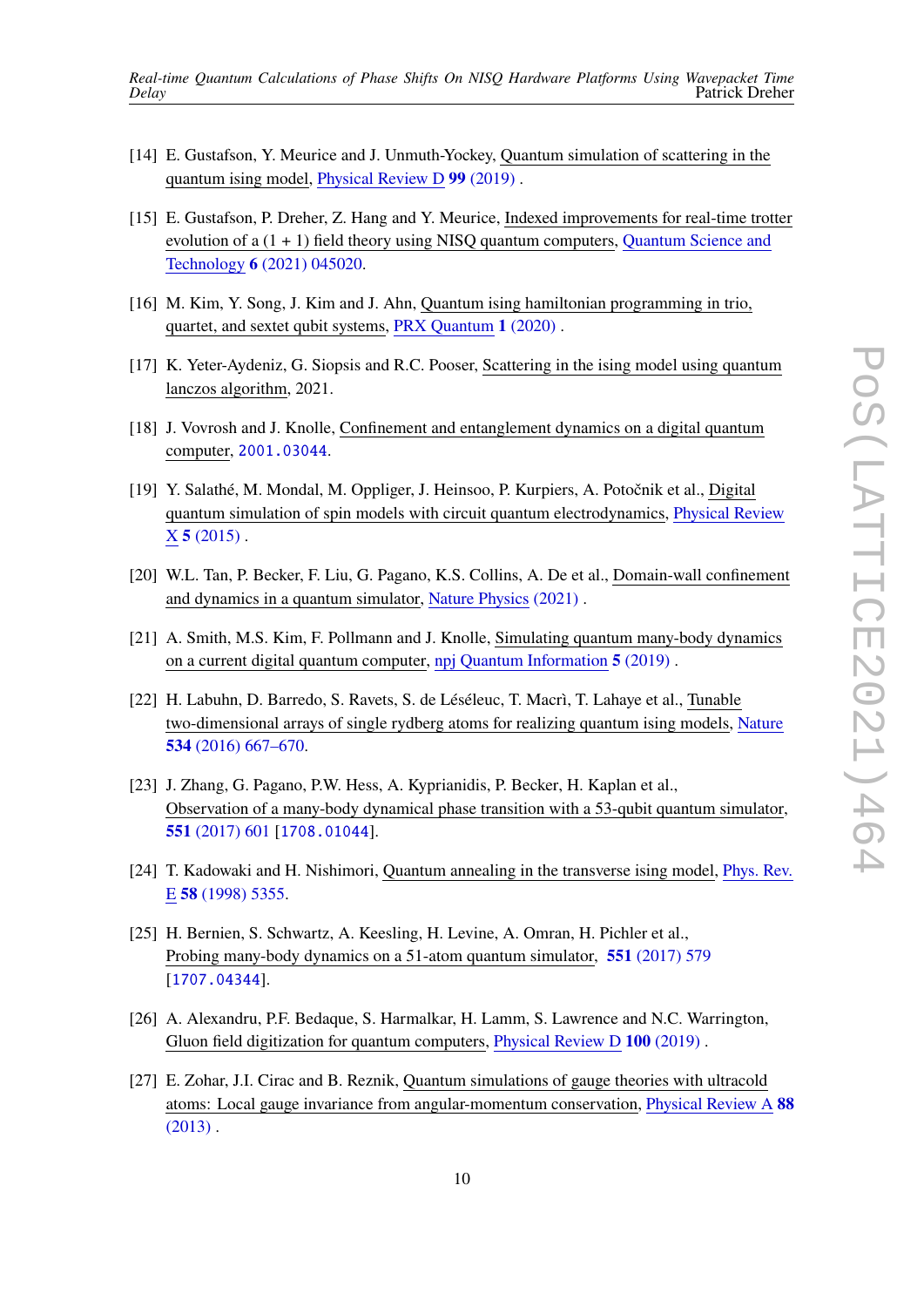- [28] E.A. Martinez, C.A. Muschik, P. Schindler, D. Nigg, A. Erhard, M. Heyl et al., Real-time dynamics of lattice gauge theories with a few-qubit quantum computer, [Nature](https://doi.org/10.1038/nature18318) **534** (2016) [516–519.](https://doi.org/10.1038/nature18318)
- [29] B. Buyens, J. Haegeman, F. Hebenstreit, F. Verstraete and K. Van Acoleyen, Real-time simulation of the Schwinger effect with Matrix Product States, [Phys.](https://doi.org/10.1103/PhysRevD.96.114501) Rev. D **96** [\(2017\) 114501](https://doi.org/10.1103/PhysRevD.96.114501) [[1612.00739](https://arxiv.org/abs/1612.00739)].
- <span id="page-10-2"></span>[30] N. Klco, E.F. Dumitrescu, A.J. McCaskey, T.D. Morris, R.C. Pooser, M. Sanz et al., Quantum-classical computation of Schwinger model dynamics using quantum computers, Phys. Rev. **A98** [\(2018\) 032331](https://doi.org/10.1103/PhysRevA.98.032331) [[1803.03326](https://arxiv.org/abs/1803.03326)].
- [31] R.C. Brower, D. Berenstein and H. Kawai, Lattice gauge theory for a quantum computer, 2020.
- [32] P.I. Karpov, G.Y. Zhu, M.P. Heller and M. Heyl, Spatiotemporal dynamics of particle collisions in quantum spin chains, [2011.11624](https://arxiv.org/abs/2011.11624).
- [33] E.T. Holland, K.A. Wendt, K. Kravvaris, X. Wu, W.E. Ormand, J.L. DuBois et al., Optimal control for the quantum simulation of nuclear dynamics, [Physical](https://doi.org/10.1103/physreva.101.062307) Review A **101** (2020) .
- [34] A. Roggero, C. Gu, A. Baroni and T. Papenbrock, Preparation of excited states for nuclear dynamics on a quantum computer, [Physical](https://doi.org/10.1103/physrevc.102.064624) Review C **102** (2020) .
- [35] F.M. Surace and A. Lerose, Scattering of mesons in quantum simulators, [2011.10583](https://arxiv.org/abs/2011.10583).
- [36] D.E. Kharzeev and Y. Kikuchi, Real-time chiral dynamics from a digital quantum simulation, Phys. Rev. Res. **2** [\(2020\)](https://doi.org/10.1103/PhysRevResearch.2.023342) [023342](https://doi.org/10.1103/PhysRevResearch.2.023342) [[2001.00698](https://arxiv.org/abs/2001.00698)].
- [37] K. Ikeda, D.E. Kharzeev and Y. Kikuchi, Real-time dynamics of Chern-Simons fluctuations near a critical point, [2012.02926](https://arxiv.org/abs/2012.02926).
- [38] R.A. Briceño, J.V. Guerrero, M.T. Hansen and A. Sturzu, The role of boundary conditions in quantum computations of scattering observables, [2007.01155](https://arxiv.org/abs/2007.01155).
- [39] M. Van Damme, L. Vanderstraeten, J. De Nardis, J. Haegeman and F. Verstraete, Real-time scattering of interacting quasiparticles in quantum spin chains, Phys. Rev. [Research](https://doi.org/10.1103/PhysRevResearch.3.013078) **3** (2021) [013078.](https://doi.org/10.1103/PhysRevResearch.3.013078)
- <span id="page-10-0"></span>[40] M.C. Bañuls et al., Simulating Lattice Gauge Theories within Quantum Technologies, [Eur.](https://doi.org/10.1140/epjd/e2020-100571-8) Phys. J. D **74** [\(2020\) 165](https://doi.org/10.1140/epjd/e2020-100571-8) [[1911.00003](https://arxiv.org/abs/1911.00003)].
- <span id="page-10-1"></span>[41] L.F. Richardson and J.A. Gaunt, Viii. the deferred approach to the limit, Philosophical Transactions of the Royal Society A: Mathematical, Physical and Engineering Sciences **226**  $(1927)$ .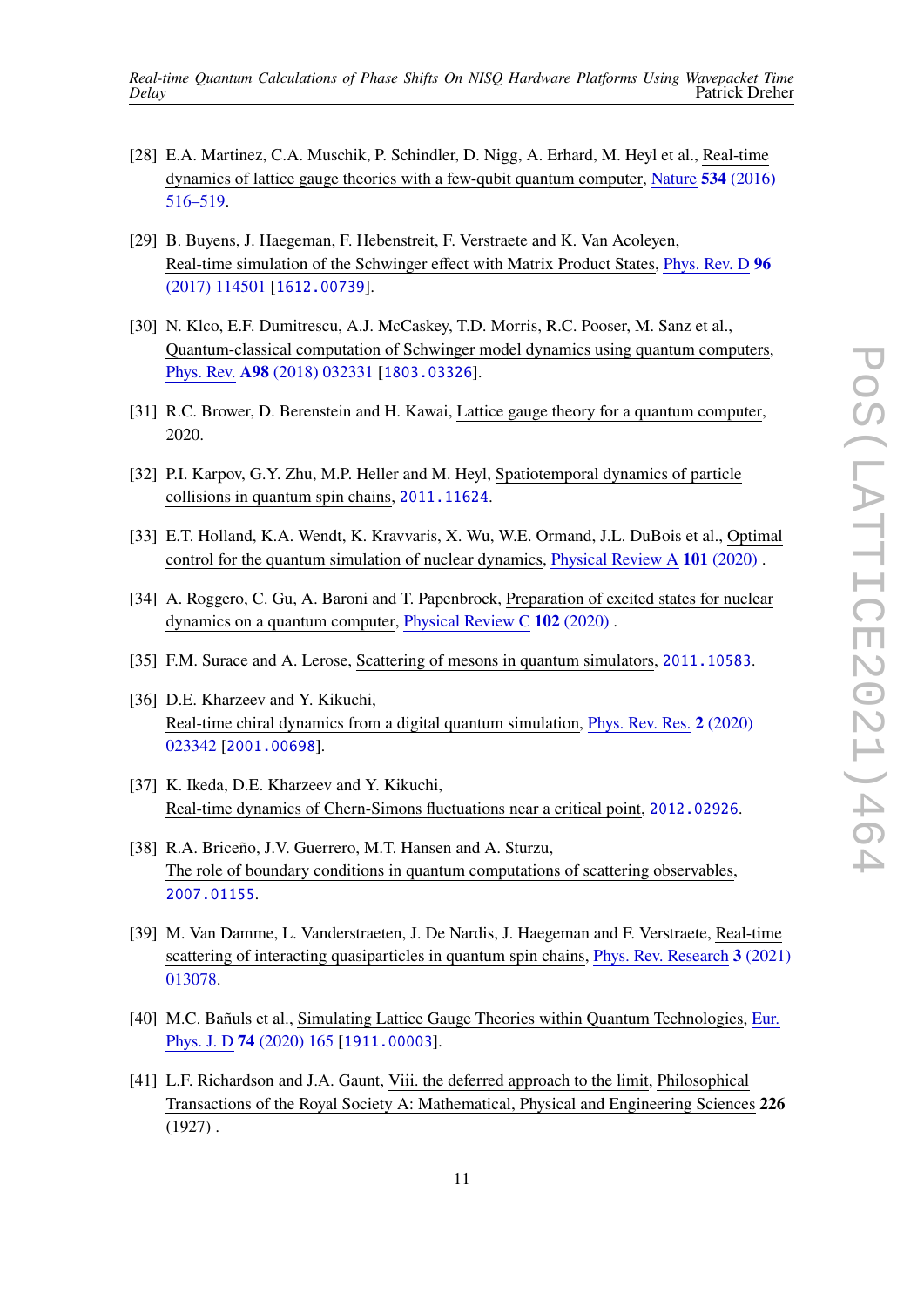- <span id="page-11-0"></span>[42] A. Kandala, K. Temme, A.D. Córcoles, A. Mezzacapo, J.M. Chow and J.M. Gambetta, Error mitigation extends the computational reach of a noisy quantum processor, [Nature](https://doi.org/10.1038/s41586-019-1040-7) **567** (2019) [491–495.](https://doi.org/10.1038/s41586-019-1040-7)
- <span id="page-11-1"></span>[43] A. Kandala, A. Mezzacapo, K. Temme, M. Takita, M. Brink, J.M. Chow et al., Hardware-efficient variational quantum eigensolver for small molecules and quantum magnets, Nature **549** (2017) 242 EP .
- <span id="page-11-2"></span>[44] Y. Meurice, Quantum field theory: a quantum computation approach, Institute of Physics Publishing, Bristol (2021).
- <span id="page-11-3"></span>[45] Y. Meurice, R. Sakai and J. Unmuth-Yockey, Tensor field theory with applications to quantum computing, [2010.06539](https://arxiv.org/abs/2010.06539).
- <span id="page-11-4"></span>[46] E.P. Wigner, Lower limit for the energy derivative of the scattering phase shift, [Phys.](https://doi.org/10.1103/PhysRev.98.145) Rev. **98** [\(1955\) 145.](https://doi.org/10.1103/PhysRev.98.145)
- <span id="page-11-5"></span>[47] E. Gustafson, Y. Zhu, P. Dreher, N.M. Linke and Y. Meurice, Real-time quantum calculations of phase shifts using wave packet time delays, [Physical](https://doi.org/10.1103/physrevd.104.054507) Review D **104** (2021) .
- <span id="page-11-6"></span>[48] S. Lloyd, Universal quantum simulators, Science **273** [\(1996\) 1073.](https://doi.org/10.1126/science.273.5278.1073)
- <span id="page-11-7"></span>[49] S. Debnath, N.M. Linke, C. Figgatt, K.A. Landsman, K. Wright and C. Monroe, Demonstration of a small programmable quantum computer with atomic qubits, Nature **536** (2016) 63.
- <span id="page-11-8"></span>[50] J.B. Kogut, An introduction to lattice gauge theory and spin systems, Rev. Mod. [Phys.](https://doi.org/10.1103/RevModPhys.51.659) **51** [\(1979\) 659.](https://doi.org/10.1103/RevModPhys.51.659)
- <span id="page-11-9"></span>[51] J.B. Kogut, The lattice gauge theory approach to quantum chromodynamics, Rev. Mod. [Phys.](https://doi.org/10.1103/RevModPhys.55.775) **55** [\(1983\) 775.](https://doi.org/10.1103/RevModPhys.55.775)
- <span id="page-11-10"></span>[52] M. Nielsen and I. Chuang, Quantum Computation and Quantum Information, Cambridge Series on Information and the Natural Sciences, Cambridge University Press (2000).
- <span id="page-11-11"></span>[53] A.J. Ferris, Fourier transform for fermionic systems and the spectral tensor network, [Phys.](https://doi.org/10.1103/PhysRevLett.113.010401) Rev. Lett. **113** [\(2014\) 010401.](https://doi.org/10.1103/PhysRevLett.113.010401)
- <span id="page-11-12"></span>[54] I. Research and the IBM QX team, IBM Q Experience User Guide. https://qiskit.github.io/ibmqx-user-guides/full-user-guide/introduction.html, 2017.
- <span id="page-11-13"></span>[55] G. Vidal, Efficient simulation of one-dimensional quantum many-body systems, [Phys.](https://doi.org/10.1103/PhysRevLett.93.040502) Rev. Lett. **93** [\(2004\) 040502.](https://doi.org/10.1103/PhysRevLett.93.040502)
- [56] S.R. White and A.E. Feiguin, Real-time evolution using the density matrix renormalization group, Phys. Rev. Lett. **93** [\(2004\) 076401.](https://doi.org/10.1103/PhysRevLett.93.076401)
- [57] F. Verstraete, J.J. García-Ripoll and J.I. Cirac, Matrix product density operators: Simulation of finite-temperature and dissipative systems, Phys. Rev. Lett. **93** [\(2004\) 207204.](https://doi.org/10.1103/PhysRevLett.93.207204)